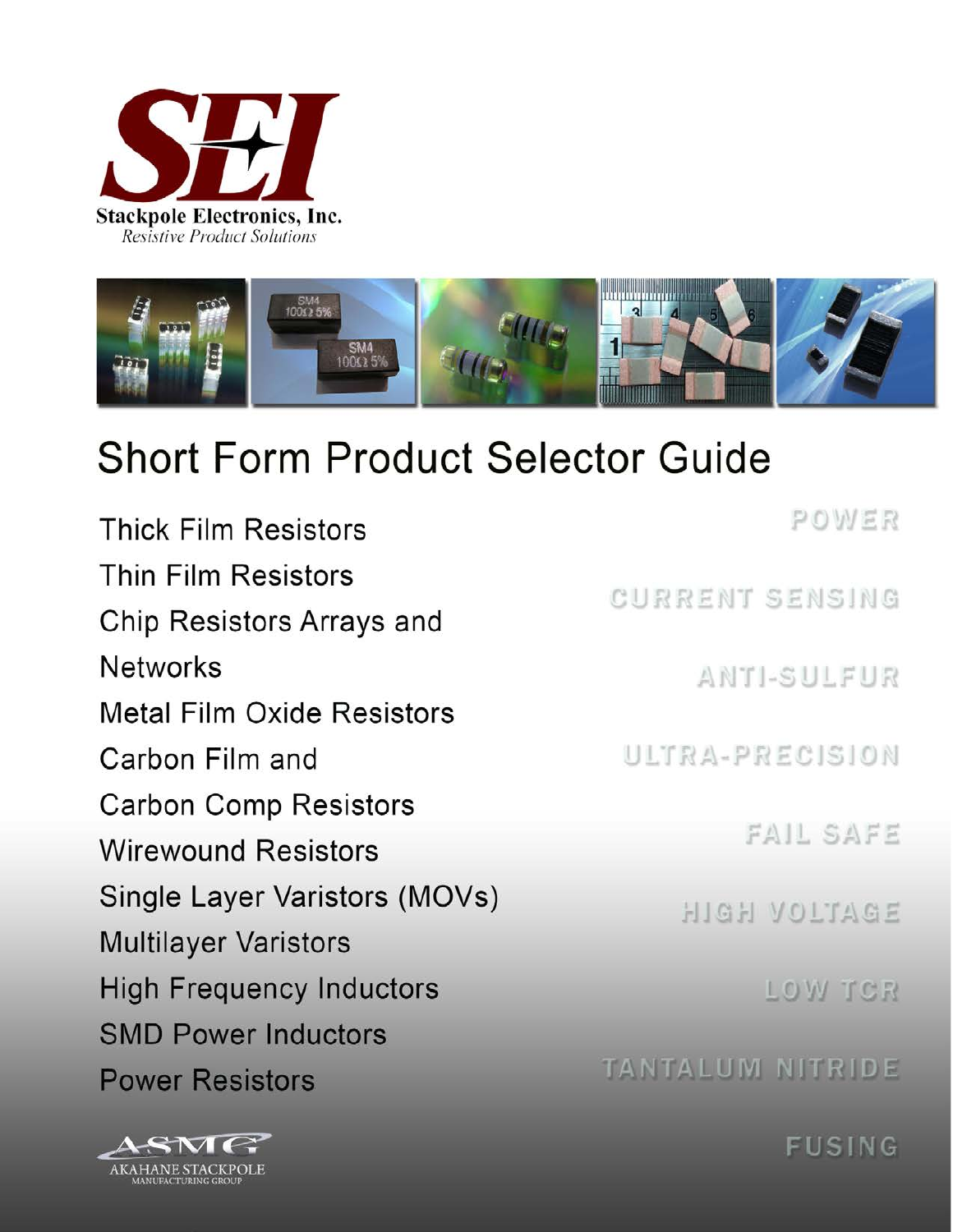|                            |                         |                              | <b>Current Sense and Thin Film Resistors</b>                        |                              |                                |                   |                            |                           |                            |                              |                                                     |                                          |
|----------------------------|-------------------------|------------------------------|---------------------------------------------------------------------|------------------------------|--------------------------------|-------------------|----------------------------|---------------------------|----------------------------|------------------------------|-----------------------------------------------------|------------------------------------------|
|                            | <b>Stackpole Series</b> | <b>AEC-Q200</b><br>Qualified | Description                                                         | Package<br><b>Size</b>       | Resistance<br>Range $(\Omega)$ | Tolerance         | <b>TCR</b><br>(ppm/°C)     | IRC/TT                    | <b>KOA</b>                 | Ohmite                       | <b>RCD</b>                                          | Vishay                                   |
| <b>BR</b>                  |                         | No                           | Bare<br>Element<br><b>Current Sensing</b>                           | 1W - 5W                      | $0.005 - 0.1$                  | 1%<br>2%<br>5%    | ±20<br>(best<br>available) | <b>OAR</b>                | ٠                          | 60                           | OA                                                  | <b>SR</b>                                |
| <b>CSNL</b>                |                         | No                           | <b>Metal Plate</b><br><b>Current Sensing</b>                        | 1206 - 2512                  | $0.0005 - 0.1$                 | $1\%$<br>5%       | ±50                        | <b>ULR</b>                | <b>TLR</b>                 |                              |                                                     | <b>WSL</b><br><b>WSLP</b>                |
| CSR<br><b>CSRN</b>         |                         | No                           | Thick Film<br><b>Current Sensing</b>                                | 0402 - 1225                  | $0.001 - 8$                    | $1\%$<br>2%<br>5% | ±100<br>to $±600$          | LR<br><b>PLR</b><br>LRF3W | <b>SR73</b><br><b>UR73</b> | <b>LVC</b>                   | ML                                                  | <b>CRCW</b><br>LR.                       |
| <b>CSRF</b>                |                         | $Yes(*)$                     | Foil on<br>Ceramic<br>Carrier<br><b>Current Sensing</b>             | 0402 - 2043                  | $0.001 - 0.6$                  | $1\%$<br>5%       | ±50<br>to $±300$           |                           |                            | <b>MCS</b>                   |                                                     |                                          |
| CSS<br><b>CSSH</b>         | R005                    | Yes                          | Ultra<br>Precision<br><b>Current Sensing</b>                        |                              | 0603 - 4527 0.00025 - 0.12     | 0.5%<br>to 5%     | ±15<br>to $±50$            | <b>ULR</b>                | <b>TLR</b>                 |                              |                                                     | <b>WSL</b><br><b>WSLP</b><br><b>WSLT</b> |
| <b>HCJ</b>                 |                         | Yes                          | Surface Mount<br><b>High Current</b><br>Jumper                      | 0402 - 2512                  | < 0.003<br>< 0.0005            |                   | $\blacksquare$             | <b>LRZ</b>                |                            |                              |                                                     |                                          |
| <b>HCS</b>                 |                         | Yes                          | High<br>Current<br>Shunt                                            | 1206<br>2512<br>3920<br>5930 | $0.0002 - 0.005$               | 1%<br>5%          | ±50<br>to $\pm 300$        | <b>LRMAP</b>              | PSJ                        | <b>EBV</b><br>CRS            |                                                     | <b>WSL</b><br><b>WSLF</b><br><b>WSLP</b> |
| <b>MPR</b>                 |                         | No                           | Flameproof<br><b>Metal Plate</b>                                    | 3W<br>5W                     | $0.01 - 0.47$                  | 5%<br>10%         | ±350                       |                           | <b>BPR</b>                 |                              |                                                     |                                          |
| <b>MR</b>                  |                         | No                           | Low<br>Resistance<br>Value                                          | 1W - 10W                     | $0.005 - 0.5$                  | $1\%$<br>5%       | ±40<br>to $±400$           | LOB                       |                            | 10                           |                                                     | <b>LVR</b>                               |
|                            | <b>Stackpole Series</b> | AEC-Q200<br>Qualified        | Description                                                         | Package<br><b>Size</b>       | Resistance<br>Range $(\Omega)$ | Tolerance         | <b>TCR</b><br>(ppm/°C)     | IRC/TT                    | <b>KOA</b>                 | Panasonic                    | Vishay                                              | Yageo                                    |
| MLF<br><b>MLFM</b>         | an III<br><b>HILL</b>   | No                           | <b>Metal Film</b><br>Precision<br>Melf                              | 0102 - 0207                  | $0.1 - 10M$                    | 0.1%<br>to 5%     | ±10<br>to $±100$           |                           | <b>RN41</b><br><b>RM41</b> | <b>MGP</b>                   | <b>SMM</b><br>MMU<br>MMA<br><b>MMB</b><br>Precision | <b>MMF</b>                               |
| <b>MLFA</b>                | 西北亚<br>FULL             | Yes                          | <b>Metal Film</b><br><b>Precision Melf</b><br>AEC-Q200<br>Qualified | 0204<br>0207                 | 0.1 to 1M                      | 0.1%<br>to 5%     | ±15<br>to $±100$           |                           |                            | $\overline{\phantom{a}}$     | MMA<br><b>MMB</b><br>Professional                   |                                          |
| <b>RNCF</b>                | <b>BKSD</b>             | Yes                          | Precision<br>Thin Film                                              | $0201 - 2512$                | $1 - 3M$                       | 0.01%<br>to 1%    | ±2<br>to $±50$             | <b>PCF</b>                | <b>RN73</b>                | ERA                          | <b>TNPW</b><br>PHR                                  | TF<br>9T<br><b>RT</b>                    |
| <b>RNCP</b>                |                         | $No$                         | <b>High Power</b><br>Anti-Sulfur<br>Thin Film                       | 0402 - 1206                  | $1 - 100K$                     | $1\%$<br>5%       | ±100                       |                           |                            |                              |                                                     |                                          |
| <b>RNCS</b><br><b>RNCH</b> |                         | Yes                          | Anti-Corrosive<br><b>Tantalum Nitride</b><br>Replacement            | 0402 - 2512                  | $10 - 1M$                      | 0.1%<br>to 0.5%   | ±15<br>to $±50$            | PFC                       |                            | $\overline{\phantom{a}}$     | PTN                                                 |                                          |
| <b>RTAN</b>                | $\blacklozenge$         | Yes                          | Thin Film<br><b>Tantalum Nitride</b>                                | 0402 - 1206                  | $10 - 1M$                      | 0.05%<br>to 1%    | $\pm 25$<br>±50            | PFC                       |                            | $\qquad \qquad \blacksquare$ | PTN                                                 |                                          |

(\*) See datasheet for specific sizes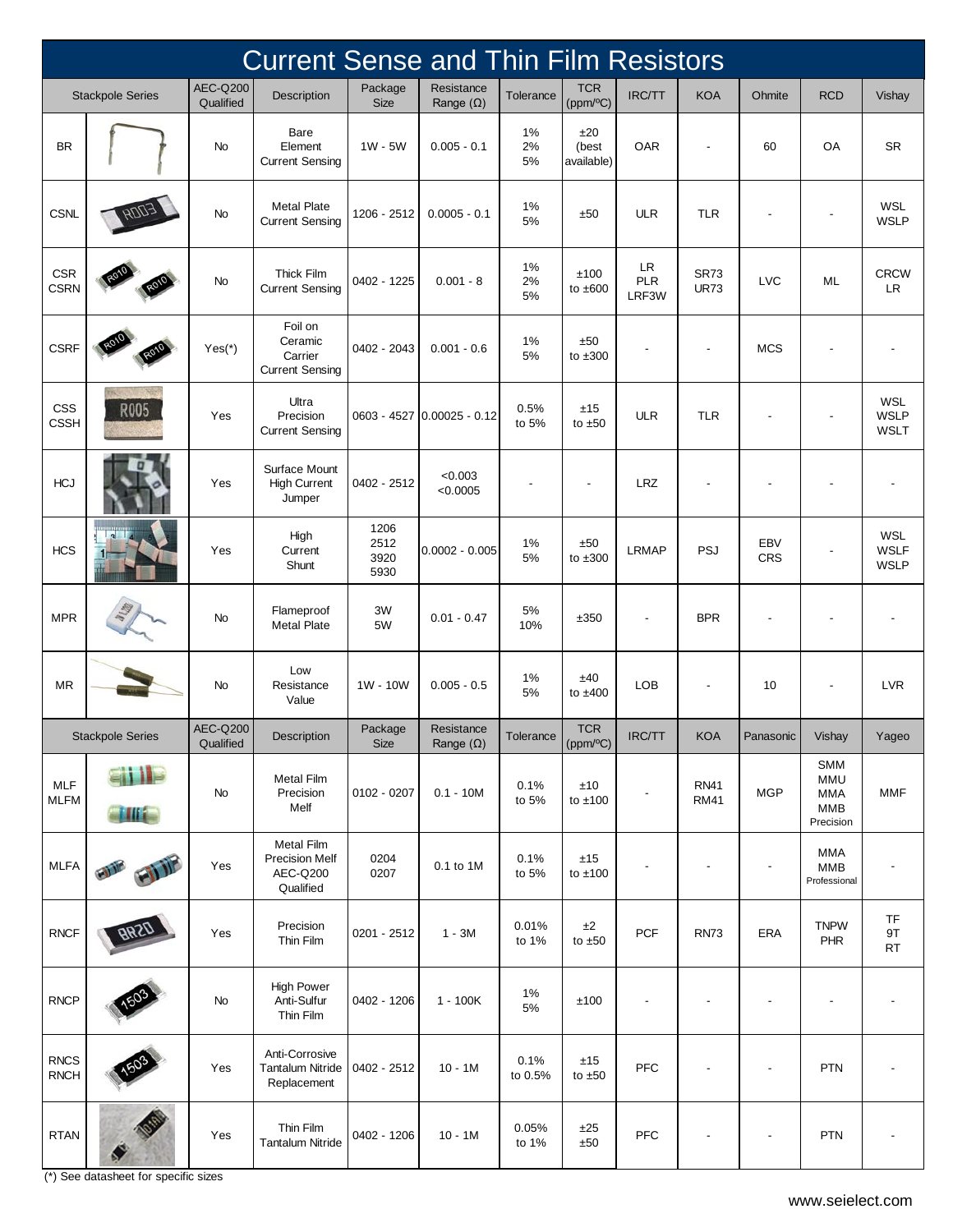|                    | <b>Varistors and Circuit Protection</b> |                              |                                                                                           |                             |                                                         |                                                  |                           |                            |                              |                                 |                |  |  |
|--------------------|-----------------------------------------|------------------------------|-------------------------------------------------------------------------------------------|-----------------------------|---------------------------------------------------------|--------------------------------------------------|---------------------------|----------------------------|------------------------------|---------------------------------|----------------|--|--|
|                    | <b>Stackpole Series</b>                 | AEC-Q200<br>Qualified        | Description                                                                               | Package Size                | Voltage Range Max Energy Peak Current<br>$(Vrms)$ $(V)$ | (J)                                              | (Amps)                    | Epcos                      | Littelfuse                   | Maida                           | Panasonic      |  |  |
| <b>AVL</b><br>AVYL |                                         | No                           | Automotive Leaded<br>Varistor<br>AVY - High Temperature                                   | 6mm - 40mm                  | 14V - 40V                                               | 76J                                              | 2KA                       | S - AUTO                   | ΖA                           |                                 |                |  |  |
| C <sub>3</sub> V   |                                         | <b>No</b>                    | Voltage Suppressor and<br><b>Broadband EMI Filter</b>                                     | 12mm x 12mm                 | $14 - 30$                                               | 4.5J                                             | 800A                      | ÷,                         |                              |                                 |                |  |  |
| MV                 |                                         | No                           | Low Voltage Leaded<br><b>Dual Function Varicon</b><br><b>RFI Suppressors</b>              | 6mm x 9mm                   | 2V - 95V                                                | 2.5J                                             | 150A                      |                            |                              |                                 |                |  |  |
| OV                 |                                         | No                           | Automotive Leaded<br><b>Dual Function Varicon</b><br><b>RFI Suppressors</b>               | 7.3mm x 9mm<br>7.8mm x 12mm | 14V - 40V                                               | 12J                                              | 1.2KA                     | <b>SHCV</b>                |                              |                                 |                |  |  |
| <b>RV</b>          |                                         | No                           | Standard<br><b>Metal Oxide</b><br>Varistor                                                | 5mm - 20mm                  | 11V - 1000V                                             | 625J                                             | 6500A                     | S                          | ZA/LA                        | D_ZOV                           | <b>ERZV</b>    |  |  |
| RV-HE              |                                         | No                           | Standard<br>Metal Oxide<br>High-Energy Varistor                                           | 10mm - 25mm                 | 130V - 1000V                                            | 990J                                             | 18000A                    | $S-E2$<br>$S-E3$           | ZA/LA<br><b>UltraMOV</b>     | D_ZOV                           | <b>ERZV</b>    |  |  |
| <b>SV</b>          |                                         | No                           | Special Medium<br>Voltage Leaded<br>Varistor                                              | 5mm - 23mm                  | 60V - 680V                                              | 980J                                             | 15KA                      | Q                          | $\blacksquare$               | R_ZOV                           |                |  |  |
| ZOV                |                                         | No                           | Square Shaped<br><b>High Energy</b><br>Varistor                                           | 23mm - 60mm                 | 60V - 680V                                              | 4140J                                            | <b>80KA</b>               | LS                         | <b>DHB</b><br>HB<br>HF<br>HG | D_ZOV                           | <b>ERZC</b>    |  |  |
| ZVL<br>ZVYL        |                                         | No                           | Low Voltage<br>Leaded Varicon<br>ZVY - High Temperature                                   | 5mm - 20mm                  | $2V - 40V$                                              | 37.8J                                            | 2KA                       |                            |                              |                                 |                |  |  |
|                    | <b>Stackpole Series</b>                 | <b>AEC-Q200</b><br>Qualified | Description                                                                               | Package Size                | Operating<br>Voltage<br>(VDC)                           | <b>ESD</b><br>Capability                         | Trigger<br>Voltage<br>(V) | Clamping<br>Voltage<br>(V) | <b>Bourns</b>                | Cooper<br><b>Bussman</b>        |                |  |  |
| ESD<br>ESDU        |                                         | No                           | Low and Ultra Low<br>Capacitance<br><b>ESD Suppressor</b>                                 | 0402<br>0603                | $3.3 - 24$                                              | 8kV Direct<br>Discharge<br>15kV Air<br>Discharge | 150V - 250V<br>(typical)  | $17 - 25$<br>(typical)     | CG0402ML<br>Ε<br>E           | 0402 ESDA<br>CG0603ML 0603 ESDA |                |  |  |
|                    | <b>Stackpole Series</b>                 | <b>AEC-Q200</b><br>Qualified | Description                                                                               | Package Size                | Voltage Range Max Energy<br>$(Vrms)$ $(V)$              | (J)                                              | Peak Current<br>(Amps)    | <b>AVX</b>                 | <b>Epcos</b>                 | Littelfuse                      | Maida          |  |  |
| AV<br>AVY          |                                         | No                           | Automotive SMD Varistor<br>Grade 12 and 24 Volt<br>Power Supply<br>AVY - High Temperature | 0805 - 3225                 | 14V - 40V                                               | 21J                                              | 2KA                       | $\overline{\phantom{a}}$   | <b>CN</b><br>CT AUTO         | <b>AUML</b>                     |                |  |  |
| <b>DV</b>          |                                         | <b>No</b>                    | Low and<br>Medium Voltage<br><b>SMD Varistor</b>                                          | 3225<br>4032                | 11V - 300V                                              | 30J                                              | 1.2KA                     | VC                         |                              | CH                              | 8S             |  |  |
| <b>PV</b>          | <b>KEKO</b><br>PV 35 K<br>4032          | No                           | Low and<br>Medium Voltage<br>Plastic Encapsulated<br><b>SMD Varistor</b>                  | 3225<br>4032                | 11V - 300V                                              | 30J                                              | 1.2KA                     | ł,                         | CU                           |                                 |                |  |  |
| ZV<br>ZVY          |                                         | No                           | Low Voltage<br>SMD Varicon<br>ZVY - High Temperature                                      | 0603 - 2220                 | 2V - 130V                                               | 12.2J                                            | 1.2KA                     | transguard                 | CN<br>СT                     | ML                              | AV<br>PV<br>SV |  |  |
| ZVE<br><b>ZVX</b>  |                                         | No                           | <b>ESD Suppression</b><br><b>SMD Varicon</b>                                              | 0603 - 1210                 | 14V (ZVE)<br>2V - 30V<br>(ZVX)                          | 0.1J                                             | 2A (ZVE)<br>40A (ZVX)     | staticguard                | $\overline{\phantom{a}}$     | <b>MLE</b><br><b>MLA</b>        | TV             |  |  |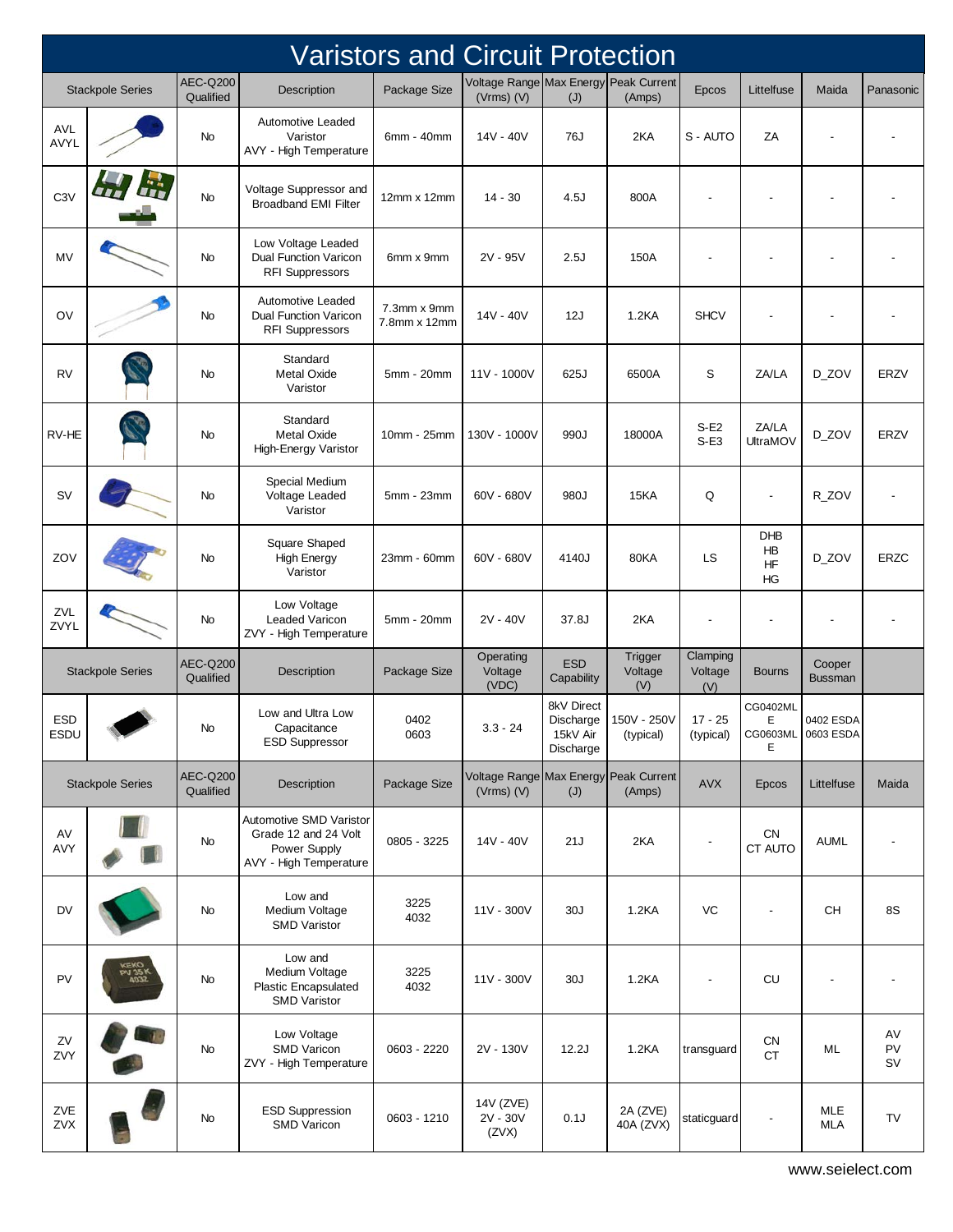|                                          | <b>Wirewound and Power Resistors</b>                                                                                                                                                                                                                                                                                                                                                              |                              |                                                                  |                     |                                |                 |                                               |                                          |                            |                                |                          |                                     |  |
|------------------------------------------|---------------------------------------------------------------------------------------------------------------------------------------------------------------------------------------------------------------------------------------------------------------------------------------------------------------------------------------------------------------------------------------------------|------------------------------|------------------------------------------------------------------|---------------------|--------------------------------|-----------------|-----------------------------------------------|------------------------------------------|----------------------------|--------------------------------|--------------------------|-------------------------------------|--|
|                                          | <b>Stackpole Series</b>                                                                                                                                                                                                                                                                                                                                                                           | <b>AEC-Q200</b><br>Qualified | Description                                                      | <b>Power Rating</b> | Resistance<br>Range $(\Omega)$ | Tolerance       | <b>TCR</b><br>(ppm/°C)                        | IRC/TT                                   | Ohmite                     | <b>RCD</b>                     | Riedon                   | Vishay                              |  |
| <b>BVM</b>                               |                                                                                                                                                                                                                                                                                                                                                                                                   | No                           | <b>Bracket</b><br><b>Vertical Mount</b><br>Wirewound             | 5W - 25W            | $0.1 - 50K$                    | 5%              | ±300                                          |                                          | $\overline{\phantom{a}}$   | <b>PWV</b>                     |                          |                                     |  |
| CB<br><b>MCB</b>                         |                                                                                                                                                                                                                                                                                                                                                                                                   | No                           | Ceramic<br>Housed<br>with<br>Axial Leads                         | 2W - 15W            | $0.056 - 51K$                  | 5%<br>10%       | $±200$ to $±800$                              | PW<br><b>PPW</b><br><b>LPW</b>           | <b>TUW</b><br><b>TUM</b>   | PW<br><b>ULV</b><br>LOR        | <b>UW</b>                | CP<br>CPL                           |  |
| KAL<br><b>NKAL</b>                       |                                                                                                                                                                                                                                                                                                                                                                                                   | No                           | Aluminum<br>Housed<br>Surface Mount                              | 10W - 250W          | $0.05 - 150K$                  | 0.1%<br>to 5%   | $±20$ to $±100$                               | AL                                       | 89<br>HS                   | 600                            | <b>UAL</b>               | <b>RH</b>                           |  |
| <b>LCB</b><br><b>LCBF</b><br><b>TCB</b>  |                                                                                                                                                                                                                                                                                                                                                                                                   | No                           | Ceramic<br>Housed<br>Current<br>Sensing                          | 2W - 15W            | $0.005 - 0.33$                 | 1%<br>to 10%    | $±200$ (LCBF)<br>$±50$ to $±400$<br>±40 (TCB) | LPW<br>4LPW                              | <b>TUW</b><br><b>TUM</b>   |                                |                          | CPL<br><b>CPSL</b>                  |  |
| <b>LVM</b><br><b>NVM</b><br>WVM          | <b>Formal</b>                                                                                                                                                                                                                                                                                                                                                                                     | No                           | <b>Vertical Mount</b><br>Ceramic<br>Housed<br>Current<br>Sensing | 5W - 10W            | $0.01 - 8K$                    | 0.5%<br>to 10%  | $±20$ to $±400$                               | <b>PWRL</b>                              | <b>TWW</b>                 |                                | PV                       | <b>CPCL</b>                         |  |
| <b>MHL</b>                               |                                                                                                                                                                                                                                                                                                                                                                                                   | No                           | <b>Metal Clad</b><br>Low Profile<br>Power<br>Wirewound           | 60W - 1000W         | $0.1 - 100K$                   | 1%<br>5%<br>10% | ±260                                          | $\blacksquare$                           | <b>ARCOL</b><br><b>ARF</b> |                                | $\overline{a}$           | <b>VACR</b>                         |  |
| <b>NSZ</b>                               |                                                                                                                                                                                                                                                                                                                                                                                                   | No                           | Specialty<br>Lead<br>Ceramic<br>Housed                           | 5W - 10W            | $0.22 - 51K$                   | 5%<br>10%       | <b>N/A</b>                                    | ÷                                        | <b>TVM</b>                 | <b>PWLL</b>                    | $\overline{\phantom{a}}$ | <b>CPR</b>                          |  |
| <b>RWT</b>                               | <b>FUNDE 142 CM</b><br>RWT05 100J<br>$02 - 06$ C                                                                                                                                                                                                                                                                                                                                                  | No                           | Thermal<br>Fusing<br>Vertical Mount                              | 2W - 7W             | $1 - 470$                      | 5%              | ±200                                          |                                          |                            |                                |                          |                                     |  |
| <b>SM</b><br><b>SMH</b>                  | 32,40.1%                                                                                                                                                                                                                                                                                                                                                                                          | <b>No</b>                    | Surface<br>Mount<br>Wirewound                                    | $1W - 4W$           | $0.01 - 5K$                    | 0.1%<br>to 5%   | $±20$ to $±100$                               | <b>WSM</b>                               | RW<br><b>RWS</b>           | <b>MWM</b>                     | S<br><b>SL</b>           | <b>WSC</b><br><b>WSR</b>            |  |
| SP3A                                     |                                                                                                                                                                                                                                                                                                                                                                                                   | No                           | Fusing<br>Wirewound                                              | 4W                  | 10 - 100                       | 5%              | ±20                                           | ULW3                                     |                            |                                |                          |                                     |  |
| SWT<br><b>EWT</b>                        |                                                                                                                                                                                                                                                                                                                                                                                                   | No                           | Non-<br>Flammable<br>Edgewound<br>Tubular                        | 25W - 300W          | $0.1 - 240K$                   | $5\%$<br>10%    | $±100$ to $±400$                              | $\overline{\phantom{a}}$                 | 270                        | T                              | <b>TSC</b><br><b>TVC</b> | <b>HLW</b>                          |  |
| VM<br><b>MVM</b>                         | $\begin{array}{c} \sqrt{2} \, \sqrt{2} \, \sqrt{2} \, \sqrt{2} \, \sqrt{2} \, \sqrt{2} \, \sqrt{2} \, \sqrt{2} \, \sqrt{2} \, \sqrt{2} \, \sqrt{2} \, \sqrt{2} \, \sqrt{2} \, \sqrt{2} \, \sqrt{2} \, \sqrt{2} \, \sqrt{2} \, \sqrt{2} \, \sqrt{2} \, \sqrt{2} \, \sqrt{2} \, \sqrt{2} \, \sqrt{2} \, \sqrt{2} \, \sqrt{2} \, \sqrt{2} \, \sqrt{2} \, \sqrt{2} \, \sqrt{2} \, \sqrt{2} \, \sqrt{$ | No                           | Ceramic<br>Housed<br>Vertical<br>Mount                           | 2W - 10W            | $0.056 - 51K$                  | $5\%$<br>10%    | $±200$ to $±800$                              | <b>PWR</b><br><b>PWRG</b><br><b>PWRL</b> | <b>TWM</b><br><b>TWW</b>   | PV                             | UV                       | CPCC<br><b>CPCF</b><br>CPCL<br>CPCP |  |
| <b>WCB</b><br><b>WCBF</b><br><b>NWCB</b> |                                                                                                                                                                                                                                                                                                                                                                                                   | <b>No</b>                    | Welded<br>Ceramic<br>Housed<br>Axial Leaded                      | 5W - 25W            | $0.1 - 20K$                    | 0.5%<br>to 5%   | $\pm 50 < 10 \Omega$<br>±20 > 10Ω             | PW<br><b>PPW</b><br><b>LPW</b>           | <b>TUW</b>                 | <b>PW</b><br><b>ULV</b><br>LOR | <b>UW</b>                | <b>CPW</b><br>CPL                   |  |
| <b>WW</b><br><b>MWW</b><br><b>WRC</b>    |                                                                                                                                                                                                                                                                                                                                                                                                   | No                           | Precision<br>Wirewound                                           | $0.4W - 11W$        | $0.5 - 100K$                   | 0.1%<br>to 5%   | $±20$ to $±90$ ,<br>$-80 - +900$              | AS<br>SP20<br><b>SPH</b>                 | 40<br>80                   | 100<br><b>RW</b>               | UT                       | RS/NS                               |  |
|                                          | <b>Stackpole Series</b>                                                                                                                                                                                                                                                                                                                                                                           | <b>AEC-Q200</b><br>Qualified | Description                                                      | <b>Power Rating</b> | Resistance<br>Range $(\Omega)$ | Tolerance       | <b>TCR</b><br>(ppm/°C)                        | Isotek                                   | Vishay                     |                                |                          |                                     |  |
| <b>HCC</b>                               |                                                                                                                                                                                                                                                                                                                                                                                                   | Yes                          | <b>High Current</b><br>Chassis Mount<br><b>Shunt Resistor</b>    | <b>15W</b>          | 0.0001                         | 5%              | $5\%$                                         | <b>BAS</b>                               | 8518                       |                                |                          |                                     |  |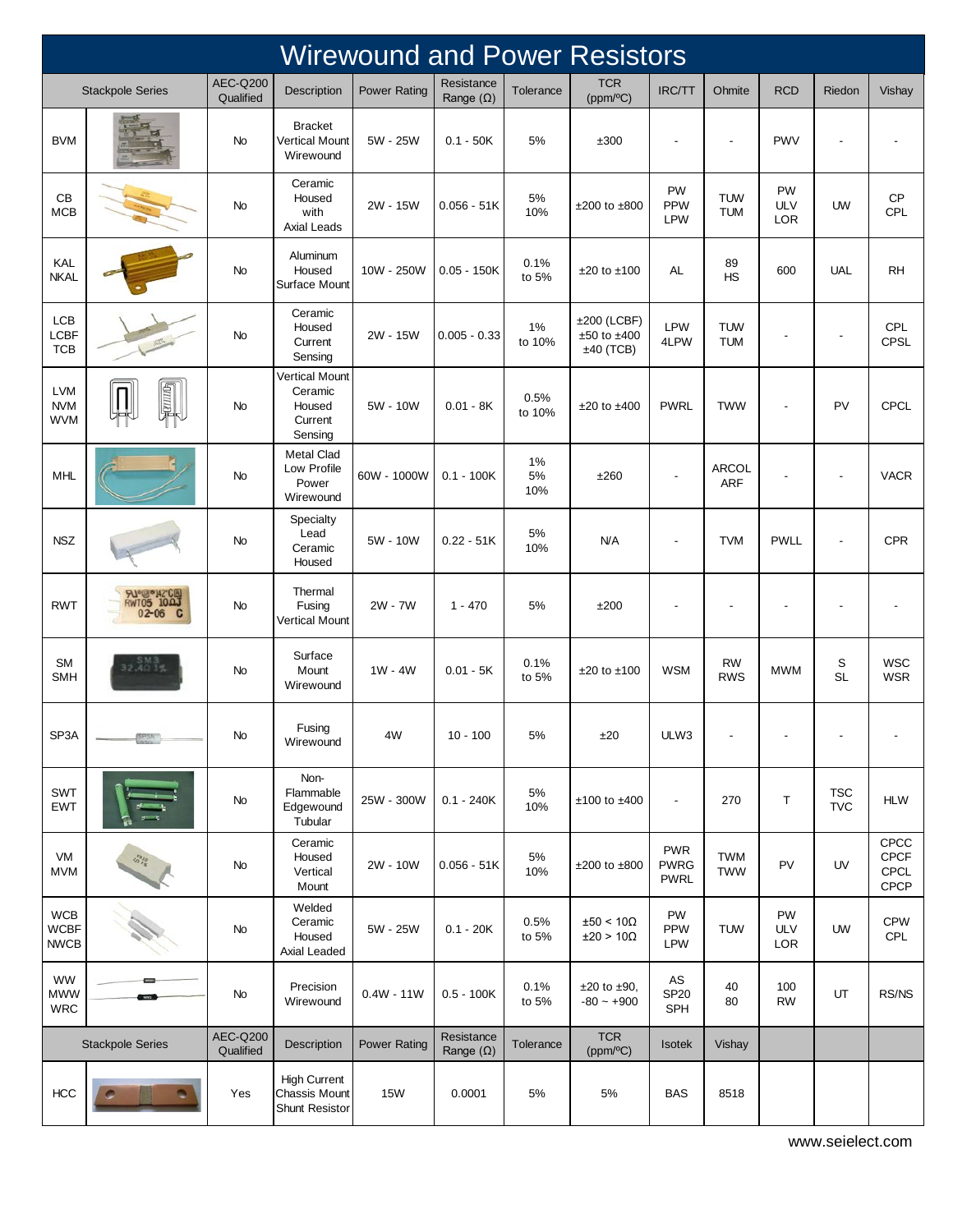|                                         | <b>Through-Hole Resistors</b> |                              |                                                        |                        |                                           |                      |                         |                                                  |                                  |                                                    |                             |                          |  |  |
|-----------------------------------------|-------------------------------|------------------------------|--------------------------------------------------------|------------------------|-------------------------------------------|----------------------|-------------------------|--------------------------------------------------|----------------------------------|----------------------------------------------------|-----------------------------|--------------------------|--|--|
|                                         | <b>Stackpole Series</b>       | <b>AEC-Q200</b><br>Qualified | Description                                            | Package<br><b>Size</b> | Resistance<br>Range $(\Omega)$            | Tolerance            | <b>TCR</b><br>(ppm/°C)  | <b>IRC/TT</b>                                    | <b>KOA</b>                       | <b>NIC</b>                                         | Vishay                      | Yageo                    |  |  |
| <b>ASR</b><br><b>ASRM</b><br><b>SPR</b> |                               | No                           | Anti-Surge                                             | $0.25W - 2W$           | $3.3 - 22M$                               | 5%                   | $+0/-500$<br>$+0/-1800$ | L,                                               | <b>RCR</b>                       | ä,                                                 |                             |                          |  |  |
| CF<br><b>CFM</b><br>CD                  |                               | <b>No</b>                    | Carbon Film<br>(zero ohm)                              | $0.125W - 2W$          | $1 - 22M$<br>$(0.01$ or less<br>zero ohm) | 2%<br>$5\%$          | ±400                    | CF<br>zero ohm                                   | $\mathsf{C}\mathsf{F}$<br>Z<br>J | <b>NCF</b>                                         | CCF<br>FR <sub>5</sub>      | <b>CFR</b><br>ZOR        |  |  |
| <b>FRN</b>                              |                               | No                           | Fusing<br><b>Metal Film</b>                            | $0.166W - 2W$          | $0.22 - 10K$                              | 5%                   | ±350                    | <b>WFF</b>                                       | $\blacksquare$                   | $\blacksquare$                                     | <b>CMF</b><br>XX-39         | <b>FRM</b>               |  |  |
| <b>HDM</b>                              |                               | No                           | Moisture<br>Resistant<br>Carbon Film                   | 0.25W<br>0.5W          | $1 - 2.2M$                                | 1%<br>2%<br>5%       | <b>N/A</b>              |                                                  |                                  | $\overline{\phantom{a}}$                           | ٠                           |                          |  |  |
| <b>HVA</b>                              | <b>REAL PROPERTY</b>          | No                           | <b>High Voltage</b><br>Axial Leaded                    | 0.5W<br>0.8W<br>1.2W   | 1M - 1G                                   | 1%<br>$5\%$<br>10%   | ±200                    |                                                  | ÷                                | $\blacksquare$                                     | <b>ROX</b><br><b>RMX</b>    |                          |  |  |
| <b>JW</b>                               |                               | No                           | Jumper Wire                                            | 24 - 20 gauge          | 3A to 4A<br>max current                   | <b>N/A</b>           | <b>N/A</b>              | -                                                | JL                               | $\overline{\phantom{a}}$                           | $\overline{\phantom{a}}$    | <b>JPW</b>               |  |  |
| MG<br><b>MGM</b>                        |                               | No                           | <b>High Voltage</b><br><b>Metal Glaze</b>              | $0.25W - 3W$           | $1K - 1G$                                 | 1%<br>5%<br>10%      | ±100                    | GC<br>MH                                         | GS                               | $\overline{\phantom{a}}$                           | <b>VR</b>                   | <b>HVR</b>               |  |  |
| <b>RC</b>                               |                               | No                           | Carbon<br>Composition                                  | 0.25W<br>0.5W          | $1 - 22M$                                 | 5%<br>10%            | <b>N/A</b>              | <b>IBT</b>                                       | <b>RC</b>                        | $\overline{a}$                                     |                             |                          |  |  |
| <b>RNF</b><br><b>RNMF</b>               |                               | No                           | <b>Metal Film</b>                                      | $0.125W - 2W$          | $1 - 10M$                                 | 0.05%<br>to 5%       | ±10<br>to $±100$        | GP<br><b>RC</b>                                  | MF<br><b>RK</b>                  | <b>NMR</b>                                         | <b>CMF</b><br>CCF           | <b>MFR</b>               |  |  |
| <b>RNS</b>                              |                               | No                           | <b>High Power</b><br><b>Metal Film</b>                 | 0.5W<br>1W<br>2W       | $10 - 1M$                                 | 0.5%<br>to 5%        | ±50<br>to $±200$        | <b>MFP</b>                                       | ÷,                               | $\blacksquare$                                     | <b>CPF</b><br>SFR16S        |                          |  |  |
| <b>RNV</b>                              | $\overline{\phantom{a}}$      | No                           | <b>High Voltage</b><br>Anti-Moisture<br>Metal Film     | 0.25W                  | 100K - 15M                                | 1%<br>$5\%$          | ±100<br>±200            |                                                  | RCR25                            |                                                    | <b>VR25</b><br><b>HVR25</b> |                          |  |  |
| <b>RSF</b><br><b>RSMF</b>               |                               | <b>No</b>                    | Metal Oxide                                            | $0.5W - 5W$            | $0.1 - 1M$                                | $1\%$<br>2%<br>$5\%$ | ±200                    | $MO$<br><b>MOM</b>                               | MO<br><b>MOS</b><br>(RSS)        | <b>NMO</b>                                         | <b>SXA</b><br>CPF           | <b>RSF</b>               |  |  |
| <b>RSPF</b><br><b>RSPL</b>              |                               | No                           | Flameproof<br>Power                                    | $0.25W - 3W$           | $0.1 - 1M$                                | $1\%$<br>2%<br>$5\%$ | $-200/$<br>$+350$       | $MO-S$                                           | <b>SPR</b>                       | $\overline{\phantom{a}}$                           | ${\sf FP}$<br>PR            | <b>RSF</b>               |  |  |
|                                         | <b>Stackpole Series</b>       | <b>AEC-Q200</b><br>Qualified | Description                                            | Package<br>Size        | Resistance<br>Range $(\Omega)$            | Tolerance            | <b>TCR</b><br>(ppm/°C)  | Caddock                                          | <b>KOA</b>                       | Ohmite                                             | <b>RCD</b>                  | Vishay                   |  |  |
| <b>HVR</b>                              |                               | No                           | <b>High Voltage</b><br>Radial Leaded<br>Plate Resistor | $39 - 56$              | 100K - 50G                                | 0.1%<br>to 20%       | ±25<br>to $\pm 200$     | <b>THV</b><br><b>USP</b>                         | <b>RK92</b>                      | $\overline{\phantom{a}}$                           | $\blacksquare$              | <b>FHV</b><br>TR         |  |  |
| <b>TR</b>                               |                               | No                           | Power<br>Resistor                                      | $20 - 100$             | $0.05 - 1M$                               | 0.5%<br>to 10%       | ±50<br>to $±300$        | MP820<br>821, 825<br>580, 915<br>916, 925<br>930 |                                  | TAH,<br>TBH,<br>TCH,<br>TDH,<br>TEH,<br><b>TFH</b> |                             | <b>LTO</b><br><b>RTO</b> |  |  |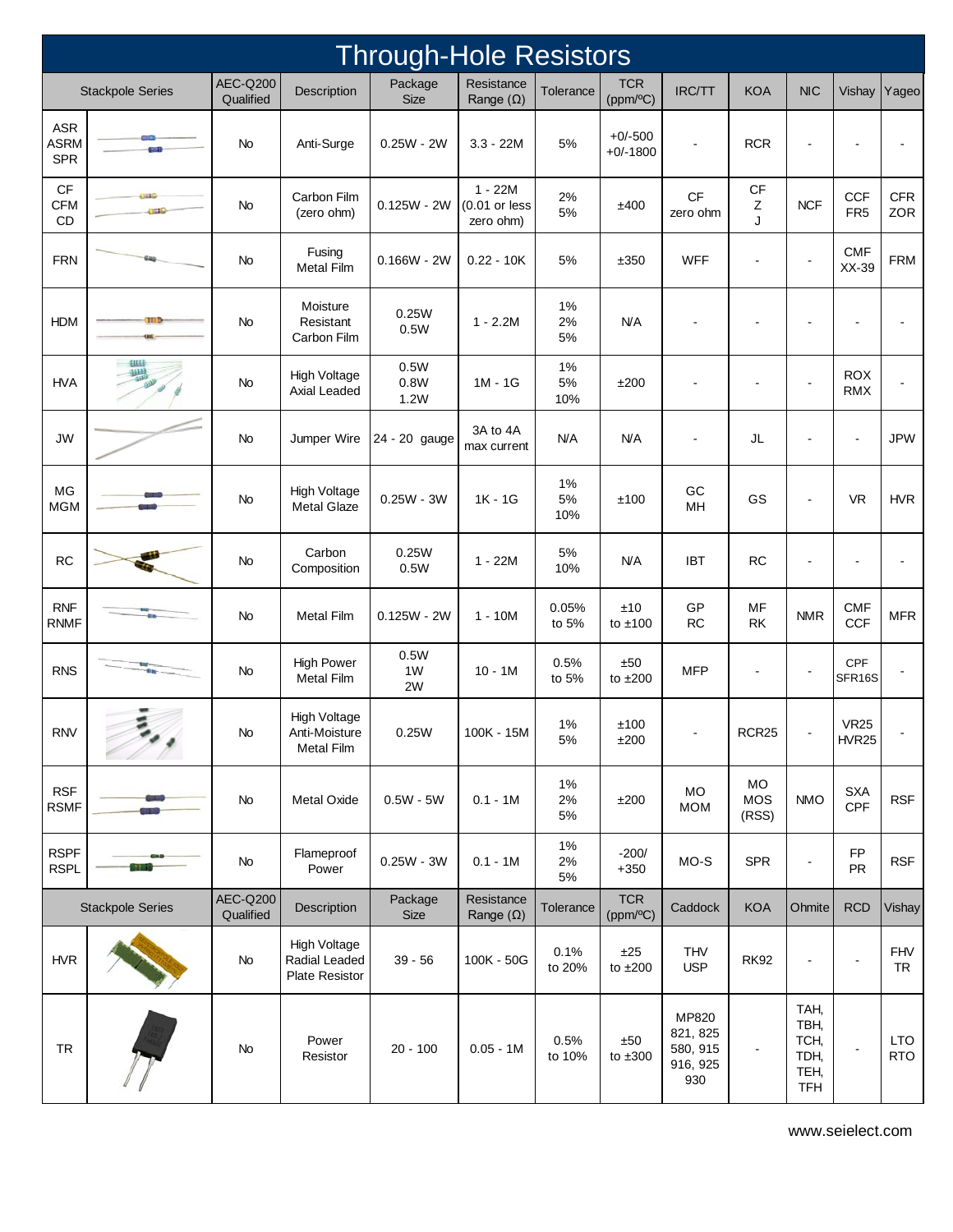|                             | <b>Surface Mount Chip Resistors and Arrays</b> |                              |                                                       |                                                    |                                |                       |                        |            |                                         |                          |                          |                                 |  |
|-----------------------------|------------------------------------------------|------------------------------|-------------------------------------------------------|----------------------------------------------------|--------------------------------|-----------------------|------------------------|------------|-----------------------------------------|--------------------------|--------------------------|---------------------------------|--|
|                             | <b>Stackpole Series</b>                        | <b>AEC-Q200</b><br>Qualified | Description                                           | Package<br><b>Size</b>                             | Resistance<br>Range $(\Omega)$ | Tolerance             | <b>TCR</b><br>(ppm/°C) | IRC/TT     | <b>KOA</b>                              | Panasonic                | Vishay                   | Yageo                           |  |
| <b>FCR</b>                  |                                                | No                           | Trimmable<br><b>Thick Film</b>                        | 0402 - 2512                                        | $10 - 1M$                      | ±5%<br>to<br>± 30%    | ±200                   |            | RK73N                                   | $\overline{a}$           | <b>CRCW-TR</b>           | <b>TR</b>                       |  |
| <b>HGC</b>                  |                                                | No                           | Thick Film<br>Precision<br>High<br>Resistance         | 0402 - 3512                                        | 10K - 50G                      | 0.1%<br>to 20%        | ±25<br>to $±200$       |            |                                         |                          |                          |                                 |  |
| <b>HMC</b>                  | 477                                            | <b>No</b>                    | <b>High Value</b><br><b>Thick Film</b>                | 0402 - 2512                                        | 11M - 10G                      | 1%<br>5%<br>10%       | ±200<br>to ±1500       | <b>HR</b>  |                                         |                          | CRCW_HR<br><b>RCHR</b>   |                                 |  |
| <b>HVC</b>                  |                                                | No                           | High Voltage<br><b>Thick Film</b>                     | 0603 - 3512                                        | 10K - 50G                      | 0.1%<br>to 20%        | ±25<br>to $±200$       | <b>HVC</b> | <b>HV73</b>                             | $\overline{a}$           | <b>CRHV</b>              |                                 |  |
| <b>RACF</b>                 |                                                | $Yes(*)$                     | Concave<br>Resistor<br>Array                          | 0402x2, 0402x4<br>0603x4, 0603x8<br>1206x4         | $1 - 10M$                      | 1%<br>2%<br>5%        | ±200<br>to $±650$      |            | CN<br><b>CNB</b><br>CND_Y<br><b>CNZ</b> | EXB                      | CRA/P                    | <b>TC</b>                       |  |
| <b>RAF</b>                  |                                                | No                           | Flat<br>Termination<br><b>Chip Resistor</b><br>Array  | 0201x2<br>0201x4                                   | $3 - 1M$                       | 1%<br>5%              | ±200<br>±300           |            | <b>CNIH</b>                             | EXB14<br>EXB18           |                          | YC102                           |  |
| <b>RAVF</b>                 |                                                | $Yes(*)$                     | Convex<br>Resistor<br>Arrays                          | 0201x2, 0402x2<br>0402x4, 0603x2<br>0603x4, 0603x8 | $1 - 10M$                      | 1%<br>2%<br>5%        | ±200<br>to $±500$      | <b>WCA</b> | CN_K/N<br>CNZ                           | EXB                      | CRA/S                    | YC                              |  |
| <b>RAVS</b>                 |                                                | No                           | Convex<br>Anti-Sulfur<br>Chip Array                   | 102D - 324D                                        | 1 - 10M                        | 1%<br>2%<br>5%        | ±200<br>±300           |            |                                         |                          |                          |                                 |  |
| <b>RGC</b>                  | 1211                                           | $Yes(*)$                     | Semi-<br>Precision<br>Thick Film                      | 0201 - 2512                                        | $10 - 10M$                     | 0.1%<br>0.5%<br>$1\%$ | ±50<br>to $±200$       |            | <b>RK73G</b>                            | ERJ_D                    | CRCW P                   | <b>RJ</b>                       |  |
| <b>RHC</b>                  |                                                | No                           | <b>High Power</b><br>Thick Film                       | 2512 (2W)                                          | $0.1 - 1M$                     | 1%<br>5%              | ±100                   |            |                                         |                          |                          |                                 |  |
| RMCF                        |                                                | Yes                          | General<br>Purpose<br>Thick Film                      | $01005 - 2512$                                     | $0.1 - 20M$                    | 1%<br>5%              | ±100<br>to $±600$      | <b>WCR</b> | RK73B<br><b>RM73</b><br><b>RK 73Z</b>   | <b>ERJ</b>               | <b>CRCW</b>              | $9\mathrm{C}$<br>${\sf RC}$     |  |
| RMCG                        | 200                                            | No                           | <b>Gold Barrier</b><br>Sulfur<br>Impervious           | 0402 - 2512                                        | $1 - 10M$                      | 1%<br>2%<br>5%        | ±100<br>to $\pm 600$   |            |                                         | <b>ERJS</b>              | $\overline{\phantom{m}}$ | ${\sf AR}$                      |  |
| RMCP                        | 200                                            | Yes                          | General<br>Purpose<br><b>High Power</b><br>Thick Film | 0201 - 2512                                        | 1 - 10M                        | 1%<br>5%              | ±100<br>to $±400$      |            |                                         |                          |                          | ${\sf RC}$<br><b>High Power</b> |  |
| RMCS                        | 1502                                           | No                           | Sulfur<br>Resistant<br>Thick Film                     | 0201 - 2512                                        | $1 - 10M$                      | 0.5%<br>1%<br>5%      | ±100<br>±200           |            | RK73-RT                                 | ERJU                     | <b>RCA</b>               |                                 |  |
| $\ensuremath{\mathsf{RPC}}$ | 1502                                           | $Yes(*)$                     | Pulse<br>Withstanding<br>Thick Film                   | 0603 - 2512                                        | 1 - 20M                        | 0.5%<br>to 20%        | ±100<br>±200           | <b>PWC</b> | <b>SG73</b>                             | ERJP<br><b>ERJT</b>      | <b>CRCW-IF</b>           | <b>SRC</b>                      |  |
| <b>RVC</b>                  | 5113                                           | No                           | Medium<br>Voltage<br>Thick Film                       | 0402 - 2512                                        | 30K - 100M                     | 1%<br>5%              | ±100<br>to $±400$      |            | <b>HV73</b>                             | $\overline{\phantom{a}}$ | <b>RCV</b>               | ${\sf RV}$                      |  |

(\*) See datasheet for specific sizes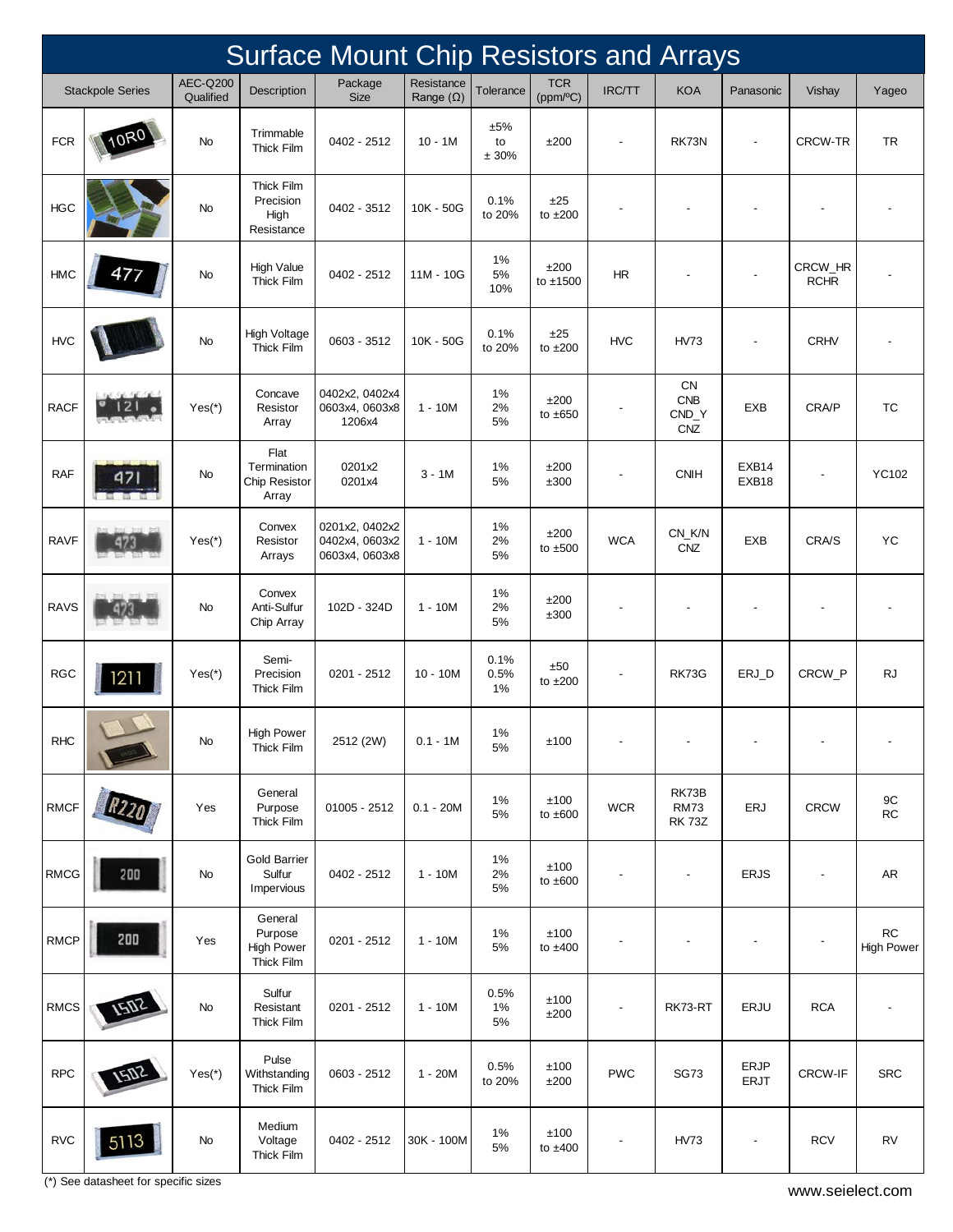|            | <b>Inductors</b>        |                                                    |                        |                                       |                       |                         |                    |                          |                   |                                            |                          |  |  |
|------------|-------------------------|----------------------------------------------------|------------------------|---------------------------------------|-----------------------|-------------------------|--------------------|--------------------------|-------------------|--------------------------------------------|--------------------------|--|--|
|            | <b>Stackpole Series</b> | Description                                        | Package<br>Size        | Inductance<br>Range (uH)              | Rated Current<br>(A)  | DCR Range<br>$(\Omega)$ | Coil Craft         | Coiltronics              | <b>NIC</b>        | Pulse                                      | Vishay                   |  |  |
| LDRS       |                         | Shielded<br><b>SMD Power</b><br>Inductor           | 2424 - 4949            | $1 - 1500$                            | $13 - 0.13$           | $0.0117 - 4.78$         | <b>MSS</b>         | $\overline{\phantom{a}}$ | MPIS_T            |                                            |                          |  |  |
| LP         |                         | Unshielded<br>SMD Power<br>Inductor                | 2618 - 7360            | $0.47 - 1000$                         | $40 - 0.1$            | $0.008 - 13.8$          | DO                 | <b>UP0.4C</b>            | NPI_W             | P0770<br>PO751/2<br>PF0382<br>PF0762       | IDC                      |  |  |
| LPC        |                         | Unshielded<br><b>SMD Power</b><br>Inductor         | 1412 - 3935            | $0.5 - 1000$                          | $9.5 - 0.09$          | $0.008 - 26$            |                    | LD                       | NPI_C             | PF0580<br>PF0581<br>PG0015                 | <b>IDCP</b>              |  |  |
| LPCS       |                         | Shielded<br><b>SMD Power</b><br>Inductor           | 2624 - 4747            | $1 - 1000$                            | $25.5 - 0.14$         | $0.007 - 9.44$          | <b>MSS</b>         | <b>DR</b>                | NPIS_H            | PF0601<br>PF1166/7/8/9<br>P1170 -<br>P1173 |                          |  |  |
| <b>LPS</b> |                         | Shielded<br><b>SMD Power</b><br>Inductor           | 2618 - 7360            | $1 - 10000$                           | $20 - 0.02$           | $0.021 - 32.8$          | DS                 | $\blacksquare$           | $NIPS_R$          | P1174                                      | <b>IDCS</b>              |  |  |
|            | <b>Stackpole Series</b> | Description                                        | Package<br><b>Size</b> | Inductance<br>Range (nH)*             | Rated<br>Current (mA) | DCR Range<br>$(\Omega)$ | SRF Range<br>(GHz) | Murata                   | <b>TDK</b>        | Toko                                       | Vishay                   |  |  |
| <b>FB</b>  |                         | Multilayer<br>Ferrite Chip<br><b>Bead Inductor</b> | $02 - 12$              | Impedance<br>$(\Omega)$<br>$5 - 2700$ | $6000 - 50$           | $0.01 - 2$              |                    |                          |                   |                                            |                          |  |  |
| LPM        |                         | Miniature<br><b>SMD Power</b><br>Inductor          | 1008 - 2220            | $0.12 - 10000$                        | $6 - 0.03$            | $0.0098 - 140$          | $100 - 8$          |                          |                   |                                            |                          |  |  |
| LTF        |                         | Thin Film<br>Chip<br>Inductor                      | 0201<br>0402           | $0.1 - 33$                            | $800 - 75$            | $0.1 - 4.5$             | $14 - 2$           | LQP                      | <b>MLF</b>        |                                            | <b>IMC</b>               |  |  |
| LWF        |                         | <b>SMD Ferrite</b><br>Wirewound<br>Inductor        | 0603 - 2220            | $0.047 - 1000$                        | $3200 - 25$           | $0.03 - 150$            | $2000 - 0.5$       | LQH                      | NL<br><b>NLC</b>  | LLM                                        | <b>IMC</b><br><b>ISC</b> |  |  |
| LWW        |                         | Wirewound<br>Ceramic<br>Chip<br>Inductor           | 0402 - 1206            | $1 - 15000$                           | $2400 - 50$           | $0.02 - 11.5$           | $16 - 0.015$       | LQW                      | <b>ACL</b><br>MLF | <b>LLQ</b>                                 | <b>IFC</b><br><b>IMC</b> |  |  |

Stackpole Electronics, Inc. [www.seielect.com](http://www.seielect.com/) [marketing@seielect.com](mailto:marketing@seielect.com)